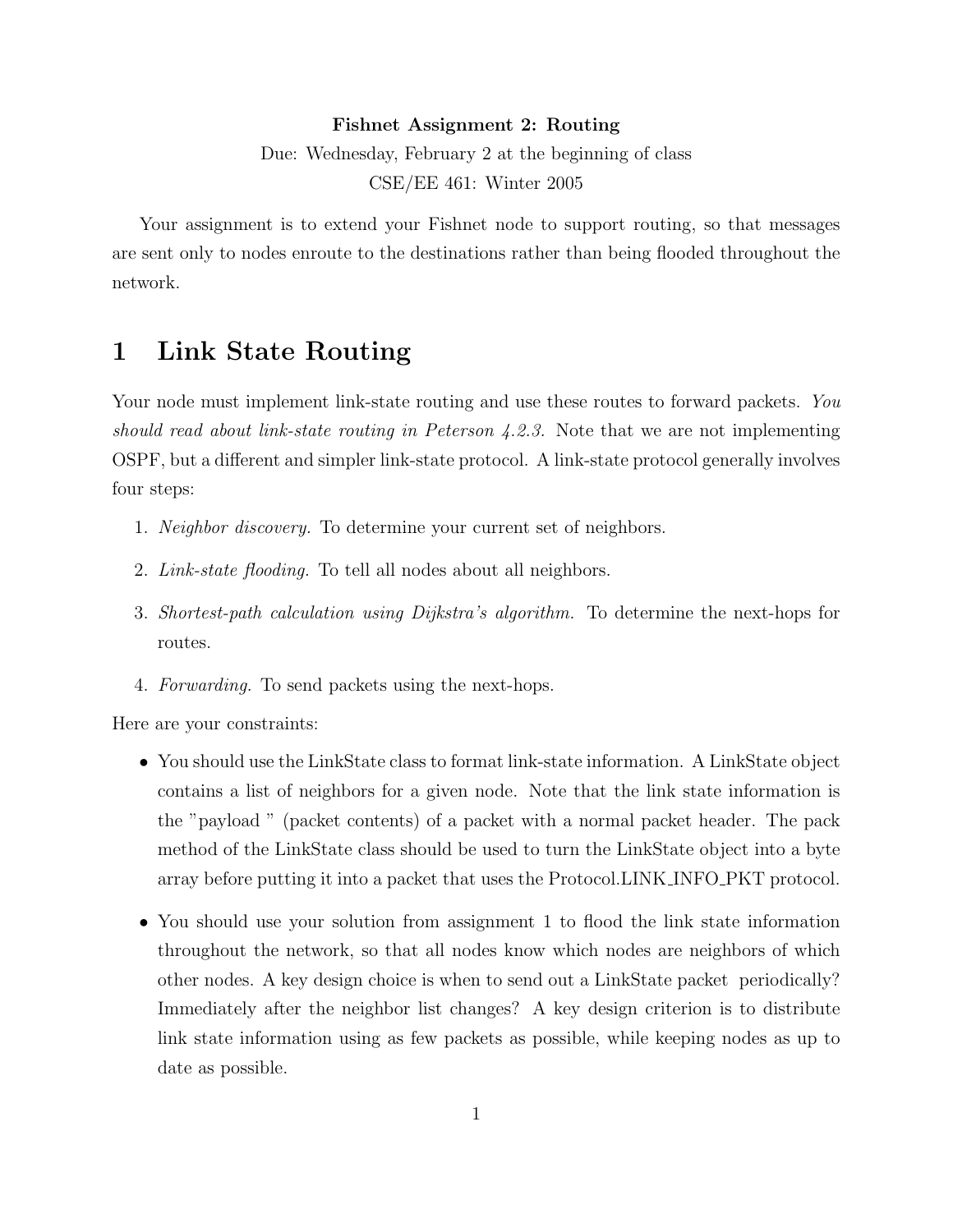- To run Dijkstra's algorithm, see the details in Peterson. Note that you should not use a link in your routes unless both ends of the link agree that it is available (that they are neighbors). The result of this algorithm should be a routing table containing the next-hop neighbor to send to for each destination address.
- You should forward packets using the next-hop neighbors in the above routing table. The exception is packets sent to the network broadcast address (e.g., for neighbor discovery or sending link state information); these should be flooded.
- Add two commands to your node: "dump linkstate" to dump all of the link state advertisements you used to compute the routing table, and "dump table" to dump the contents of the routing table. You may find this more convenient than logging the entire routing table after every change.
- In a separate packet, but transmitted in the same way as the link state packet, you should transmit a short text name to more easily identify your node. The protocol should be Protocol.NAME PKT. The packet contents should be the name of source node. For example, this allows you to associate the node address 16 with the hostname "brian-node" . You should also keep track of the names advertised by other nodes.
- You will probably want to modify your ping command so that it can take a hostname to ping instead of an address. Also, you will probably want to add a new "ls" command that lists the nodes in the network. To see that your protocol is working, you might use the simulator or trawler to set up a small network and see that your "ls" command at one node tracks the fishnet membership as you stop and start nodes.

Once you have completed all of the above, you should be able to ping any other node (by name!) in the network, and have a packet travel to that node and back without being unnecessarily flooded throughout the network. To see that your protocol is working, you might set up a small ring network, use ping to test whether you can reach remote nodes, and then break reachability by stopping a node on the path so that ping no longer receives a response. Your routing protocol should detect this and repair the situation by finding an alternative path. When it does, ping will work again. This is the turn-in exercise. Congratulations! You have a real, working network!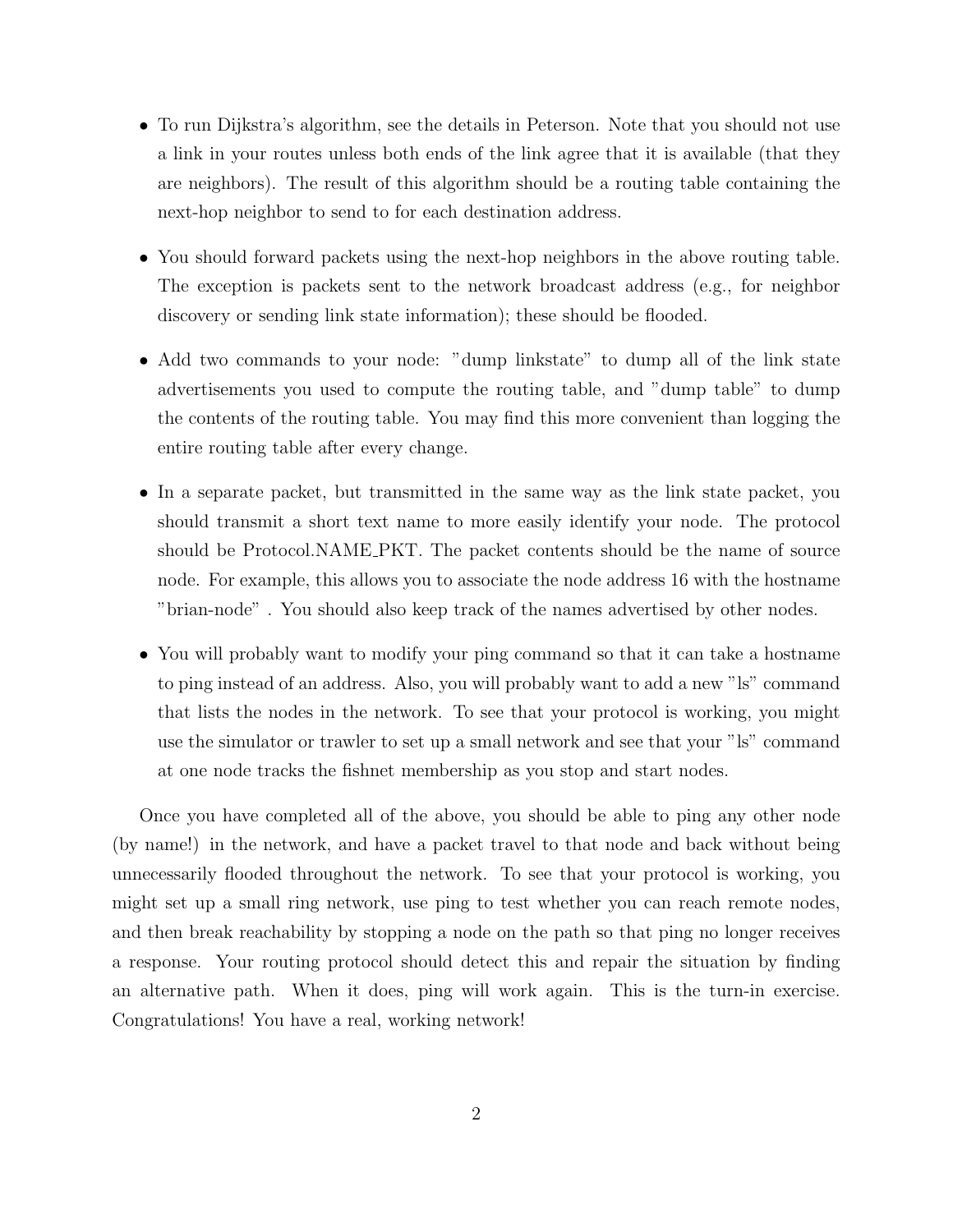## 2 Efficient Routing (optional for extra credit)

Note that grades for the course are established without considering extra credit. We then add any extra credit points. Doing EC is entirely optional, and not doing them will in no way harm your grade, even if everyone else in the class does the EC problems. We offer EC problems as a way of providing challenges for those students with both the time and interest to pursue certain issues in more depth.

Link state routing is a "mechanism" for controlling routes; it does not specify the "policy" used for selecting which routes to use and which ones to avoid. Clearly, the end user performance can vary dramatically based on the route selection. For example, what if certain wireless hops were very lossy? Shortest path routing might choose those routes, even though the end user might be happier with another path through more reliable links.

Part 2 is to design and implement a routing algorithm that chooses better routes than the default selected by link state shortest path. Better is of course in the eyes of the beholder - lower loss rates, lower latency, higher bandwidth are all reasonable choices. Note that your design can and should make use of the facilities defined above (link state advertisements), but it need not interoperate with the code from other student projects (e.g., you can define extra protocol messages or carefully modify existing ones as needed). As a first step, for example, you'll probably want to implement something that measures the properties of a hop or a path, so that you can use that information in setting link weights for the shortest path computation or in choosing source routes for virtual circuits.

Be sure to add to your turn in: a short description of your design and a simple illustrative test case.

## 3 Discussion Questions

- 1. Why do we use a link for the shortest path computation only if it exists in our database in both directions? What would happen if we used a directed link AB when the link BA does not exist?
- 2. Does your routing algorithm produce symmetric routes (that follow the same path from X to Y in reverse when going from Y to X $\mathcal{X}$ ? Why or why not?
- 3. What would happen if a node advertised itself as having neighbors, but never forwarded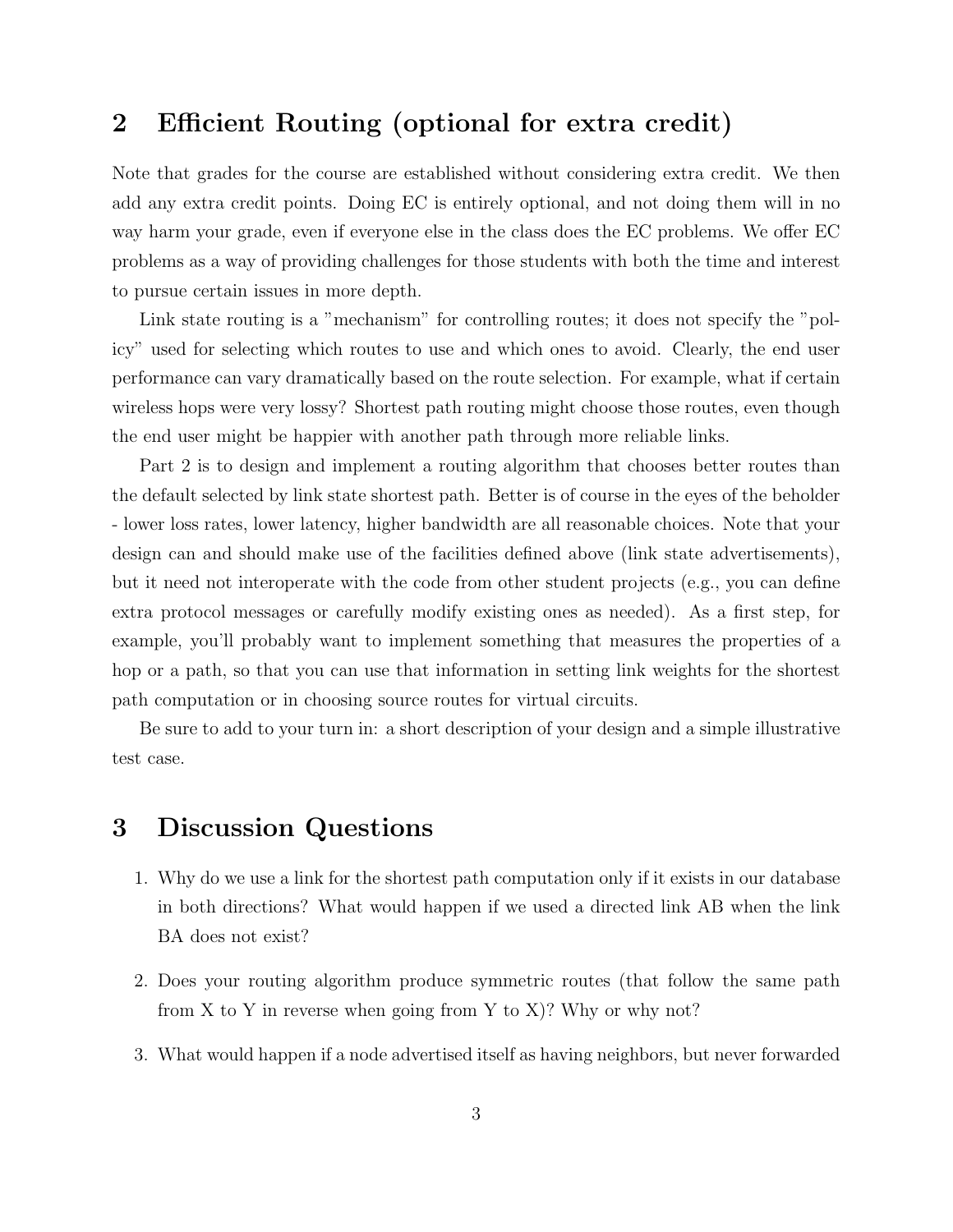packets? How might you modify your implementation to deal with this case?

- 4. What happens if link state packets are lost or corrupted?
- 5. What would happen if a node alternated between advertising and withdrawing a neighbor, every few milliseconds? How might you modify your implementation to deal with this case?

Write only a few short sentences for each of these questions!

# 4 Turn-In

For this and future assignments, you need to demonstrate that your node works in the class network as well as turn in both electronic and paper material as follows.

For the due date, Wednesday, February 2:

- 1. Run a four node fishnet simulation or emulation. Make the nodes form a ring network. From one node, ping the other node that is not directly connected, observing which way it travels around the ring. Stop the intermediate node the messages passedrough. Repeat the ping when routing has repaired paths and itavels along an alternate path. Capture the entire output using, for example, the script command. Make sure that we can see whatckets are being sent and received during the exchange ofnkState messages and as the ping goes across the network. Mark the printout to tell us what is going on.
- 2. Make your node join our Trawler to be able to talk to our node (details on where the Trawler is running will be emailed out later). Make sure your node is exchanging neighbor and routing packets with our node. What is the name of our node?
- 3. Use the turnin program on the Linux servers to electronically submit one or more java files containing the entire contents of the proj directory in other words, all the files containing the source code for your solution. You must do this before class on the day that it is due. The code you send us should run correctly if we invoke lib/Fishnet in the class distribution.
- 4. In class on the due date, hand in one stapled hard copy write up, with both partners' names on it, containing: